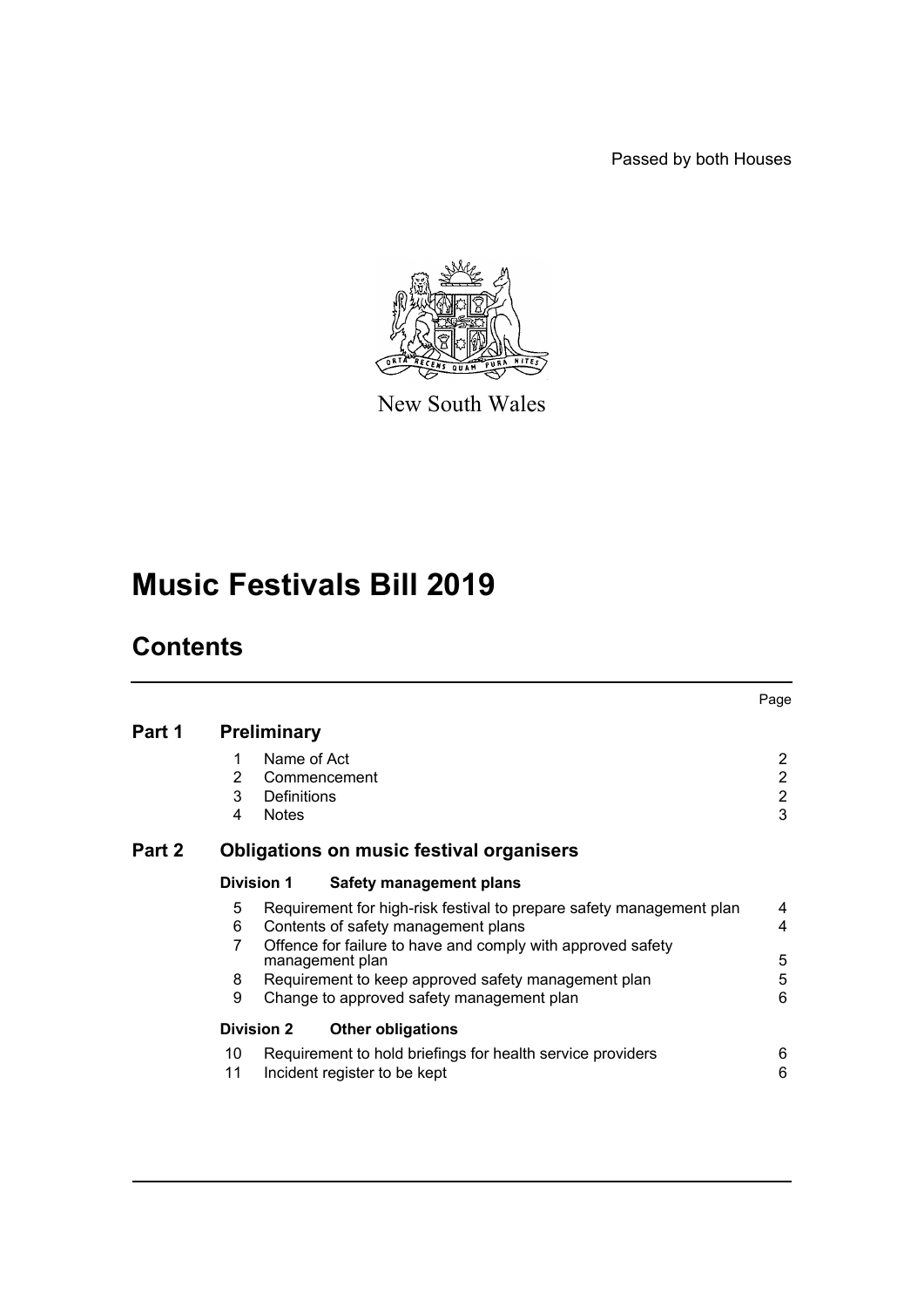| Part 3 | <b>Enforcement</b>                                                  |    |  |  |  |
|--------|---------------------------------------------------------------------|----|--|--|--|
|        | 12<br>Enforcement of Act-gaming and liquor inspectors               | 8  |  |  |  |
| Part 4 | <b>Music festival roundtable</b>                                    |    |  |  |  |
|        | <b>Division 1</b><br><b>Establishment, functions and membership</b> |    |  |  |  |
|        | Minister must establish music festival roundtable<br>13             | 9  |  |  |  |
|        | Functions of music festival roundtable<br>14                        | 9  |  |  |  |
|        | 15<br>Membership of music festival roundtable                       | 9  |  |  |  |
|        | <b>Division 2</b><br>Operation of music festival roundtable         |    |  |  |  |
|        | Co-chairs of music festival roundtable<br>16                        | 9  |  |  |  |
|        | 17<br>Meetings                                                      | 10 |  |  |  |
|        | Reporting<br>18                                                     | 10 |  |  |  |
|        | Review of operation of Act<br>19                                    | 10 |  |  |  |
| Part 5 | <b>Miscellaneous</b>                                                |    |  |  |  |
|        | 20<br>Review of objectives of Act                                   | 11 |  |  |  |
|        | 21<br>Regulations                                                   | 11 |  |  |  |
| Part 6 | <b>Transitional provision</b>                                       |    |  |  |  |
|        | 22<br>Transitional provision for certain music festival organiser   | 12 |  |  |  |
|        |                                                                     |    |  |  |  |

Page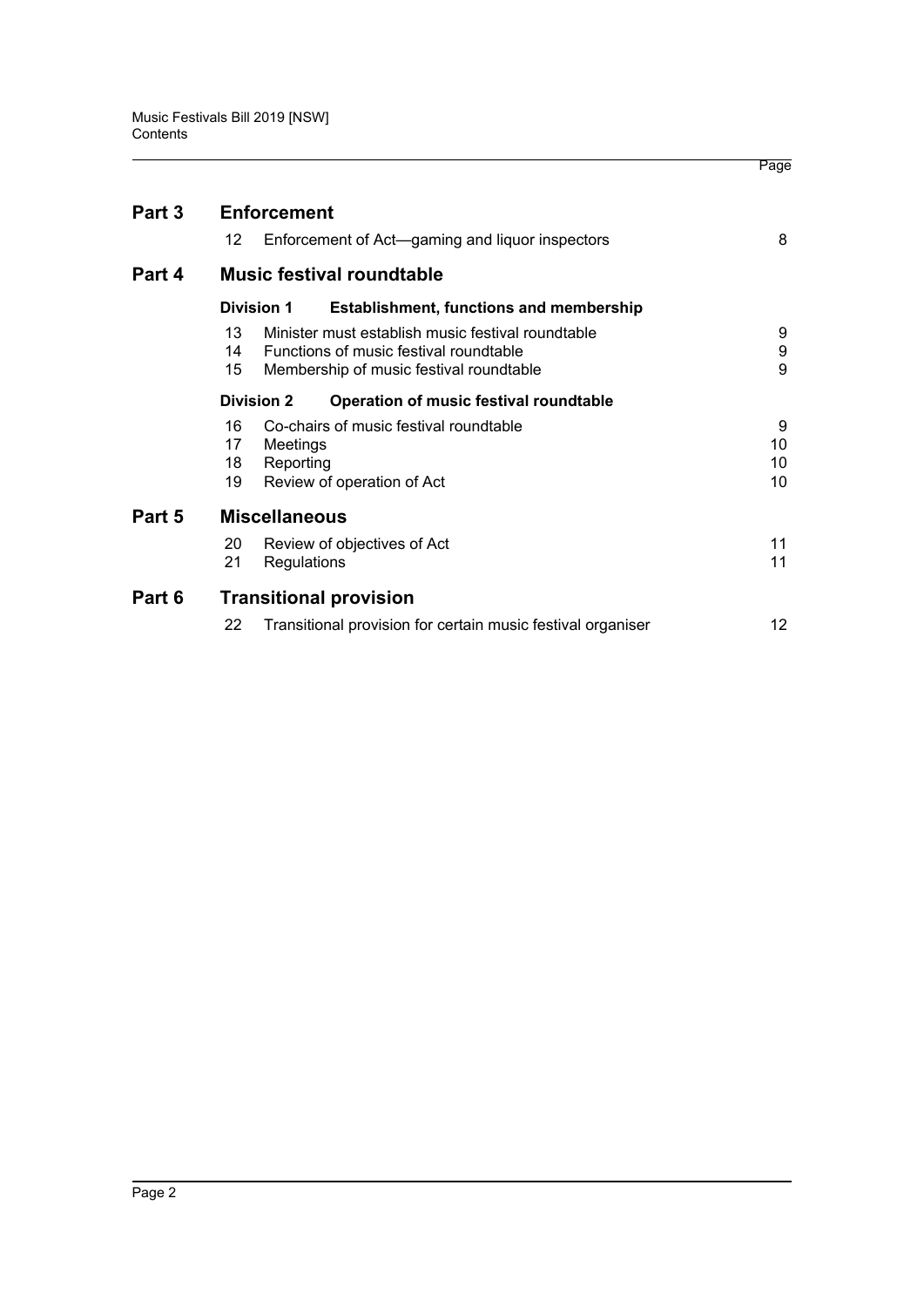*I certify that this public bill, which originated in the Legislative Assembly, has finally passed the Legislative Council and the Legislative Assembly of New South Wales.*

> *Clerk of the Legislative Assembly. Legislative Assembly, Sydney,* , 2019



New South Wales

# **Music Festivals Bill 2019**

Act No , 2019

An Act to promote a safer environment at music festivals by requiring organisers of high-risk festivals to comply with approved safety management plans; and for related purposes.

*I have examined this bill and find it to correspond in all respects with the bill as finally passed by both Houses.*

*Assistant Speaker of the Legislative Assembly.*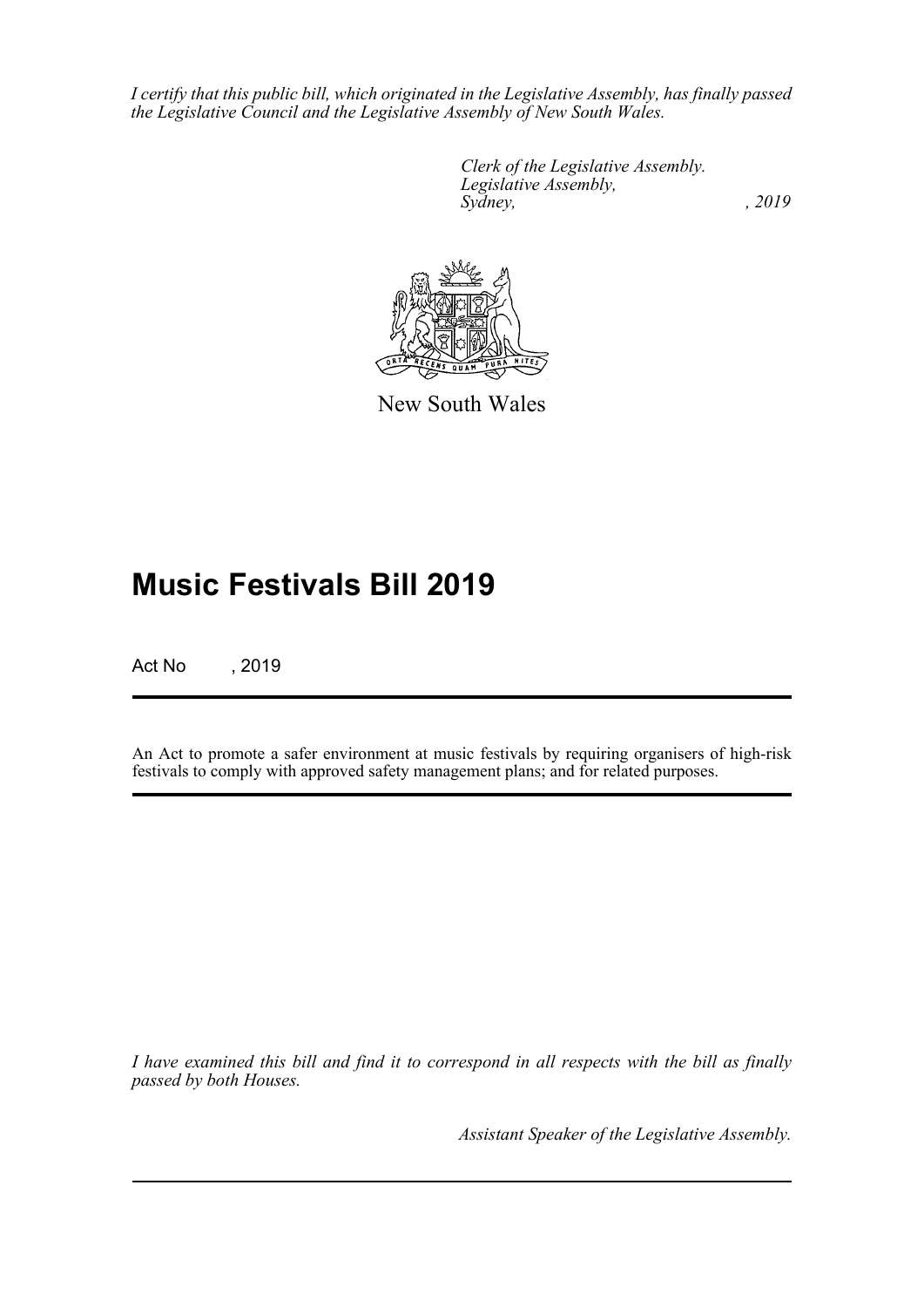**The Legislature of New South Wales enacts—**

# <span id="page-3-1"></span><span id="page-3-0"></span>**Part 1 Preliminary**

#### **1 Name of Act**

This Act is the *Music Festivals Act 2019*.

#### <span id="page-3-2"></span>**2 Commencement**

This Act commences on the date of assent to this Act.

#### <span id="page-3-3"></span>**3 Definitions**

In this Act—

*ambulance forward commander* means a member of staff of the Ambulance Service of NSW of or above the rank of ambulance forward commander.

*approved safety management plan*, for a music festival, means a safety management plan approved by ILGA, under section 6(4), for the music festival.

*concert* means a music-focused event that uses a single stage, is proposed to be held over a period of less than 5 hours and has not more than 2 headlining performers and not more than 4 performers in total, including supporting performers.

*health officer* means the following—

- (a) a member of staff of the Ministry of Health,
- (b) a member of staff of the NSW Health Service,
- (c) an ambulance forward commander,
- (d) a person engaged by a music festival organiser to provide health services at a high-risk festival.

*Health Secretary* means the Secretary of the Ministry of Health.

*high-risk festival* means a music festival that, under section 5, ILGA decides would be more appropriately delivered with an approved safety management plan.

*ILGA* means the Independent Liquor and Gaming Authority constituted under the *Gaming and Liquor Administration Act 2007*.

*inspector* means an inspector appointed under section 20 of the *Gaming and Liquor Administration Act 2007* for the purposes of this Act.

*intensive care unit* means a unit for the observation, care and treatment of patients with life threatening or potentially life threatening illnesses, injuries or complications, from which recovery is possible, that is specially staffed and equipped for that purpose.

*music festival* means an event, other than a concert, that—

- (a) is music-focused or dance-focused, and
- (b) has performances by a series of persons or groups that are engaged to play or perform to live or pre-recorded music, or to provide another form of musical or live entertainment, and
- (c) is held within a defined area, and
- (d) is attended by 2,000 or more people, and
- (e) is a ticketed event.

*music festival organiser*, for a music festival, means the person or other entity noted on the public liability insurance policy provided to—

(a) the owner or other person in charge of the premises on which the festival is to be held, or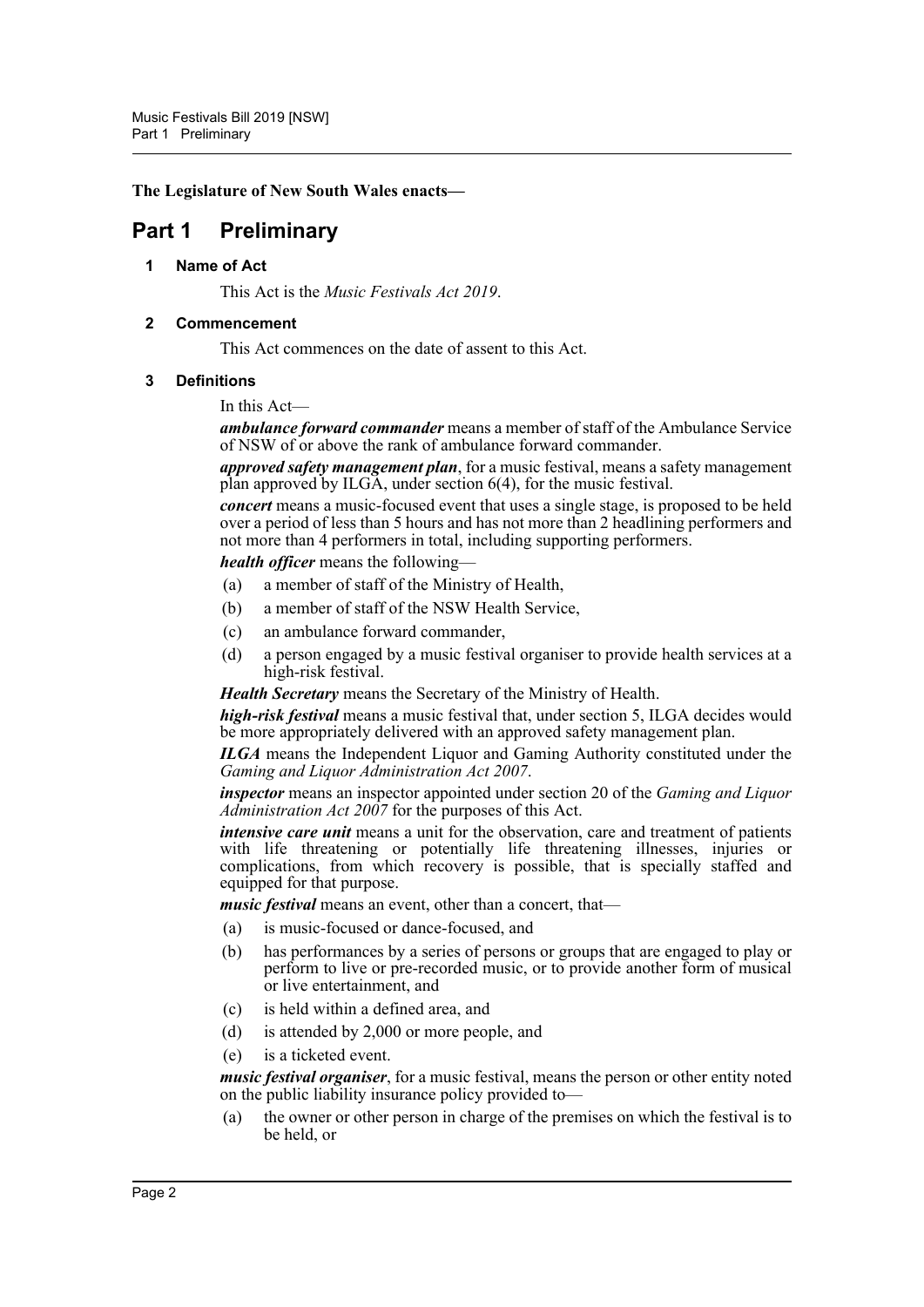(b) the local council for the area in which the festival is to be held.

*music festival roundtable*—see Part 4.

*NSW Health music festival guidelines* means guidelines issued by the Health Secretary about music festivals, as in force from time to time.

*performer* includes a group, band or act.

**Note.** The *Interpretation Act 1987* contains definitions and other provisions that affect the interpretation and application of this Act.

#### <span id="page-4-0"></span>**4 Notes**

Notes included in this Act do not form part of this Act.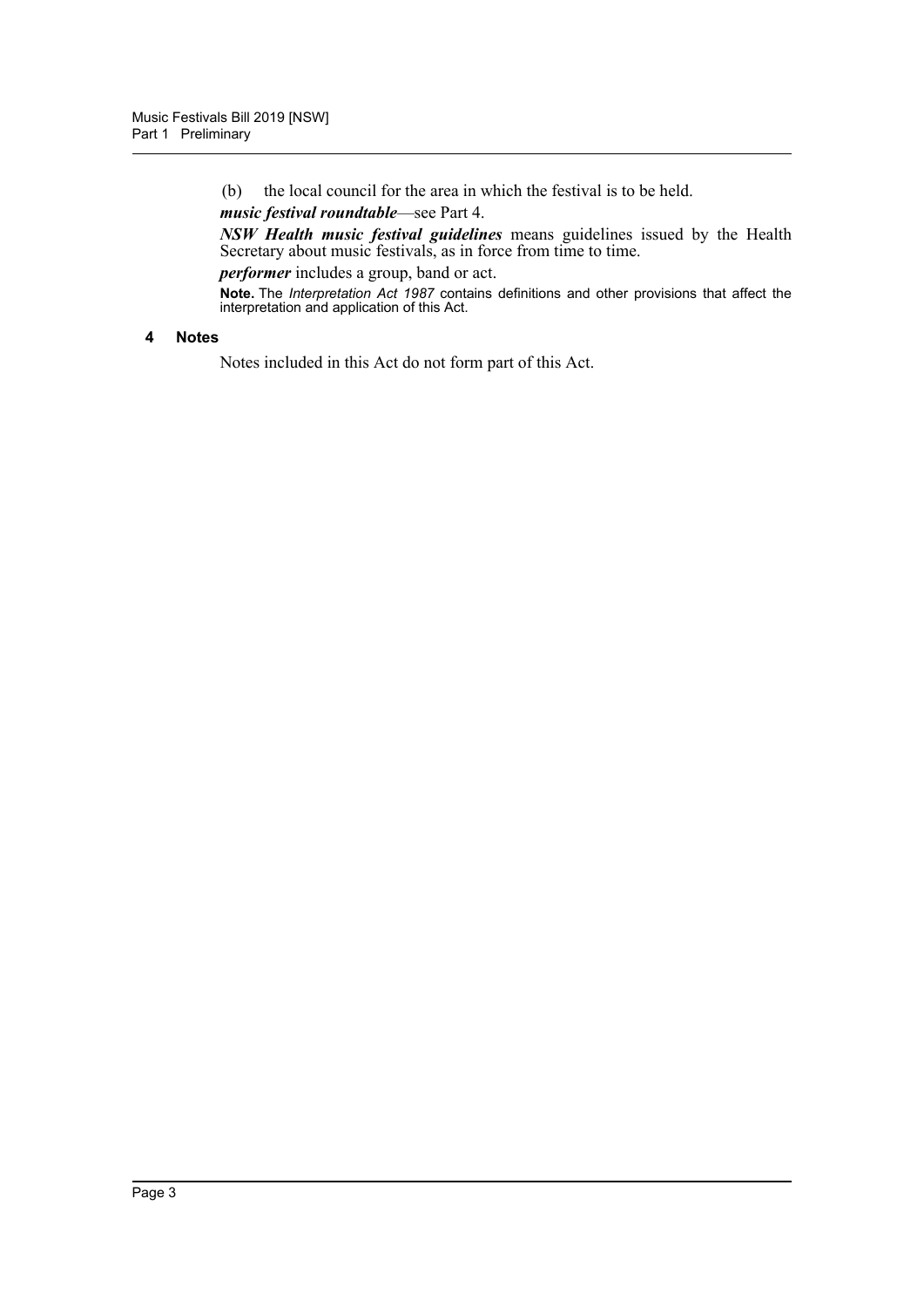# <span id="page-5-0"></span>**Part 2 Obligations on music festival organisers**

## <span id="page-5-2"></span><span id="page-5-1"></span>**Division 1 Safety management plans**

#### **5 Requirement for high-risk festival to prepare safety management plan**

- (1) If, in ILGA's opinion, a music festival is a high-risk festival, ILGA may direct the music festival organiser to prepare a safety management plan for the festival.
- (2) Without limiting the matters ILGA may consider in forming an opinion that a music festival is a high-risk festival, ILGA may have regard to the following matters—
	- (a) any advice from the Health Secretary or the Commissioner of Police,
	- (b) any advice from the music festival roundtable,
	- (c) whether a death has occurred in the State on a previous occasion at the music festival or in connection with the music festival in the last 3 years,
	- (d) whether a prescribed event occurred at a music festival, or an event related to a music festival, for which the music festival organiser was the organiser, in the 3 years immediately preceding the date on which the proposed music festival is to start,
	- (e) any submission made to ILGA by the music festival organiser about the reasons the proposed music festival is not a high-risk festival.
- (3) The direction under subsection (1) must be—
	- (a) given in writing, and
	- (b) accompanied by a copy of the NSW Health music festival guidelines.
- (4) In this section—

*prescribed event* means the death of a person, or admission to an intensive care unit, that is reasonably suspected to be—

- (a) because of alcohol or drug use, or
- (b) caused by crowd behaviour or improper safety management.

### <span id="page-5-3"></span>**6 Contents of safety management plans**

- (1) The safety management plan for a high-risk festival must include the following—
	- (a) a site plan for the premises on which the music festival is to be held, showing entry points, exit points, areas of the premises and the proposed uses of each area, including the areas for the festival that will be used for the following purposes (each a *harm reduction area*)—
		- (i) an area for providing access to medical assistance and supplies,
		- (ii) an area for providing supervised relaxation spaces for patrons,
	- (b) information about the areas for the entry to and exit from the premises for a police vehicle or an emergency vehicle,
	- (c) information about evacuation points for the premises,
	- (d) information about the entry and exit points for patrons to access the premises, including information about any fencing, structures or other boundaries that will define the area of the premises to limit people from entering or exiting the premises,
	- (e) information about signage intended to indicate the location of health services and water stations on the premises,
	- (f) information about proposed health services and harm reduction initiatives that will be provided for the festival,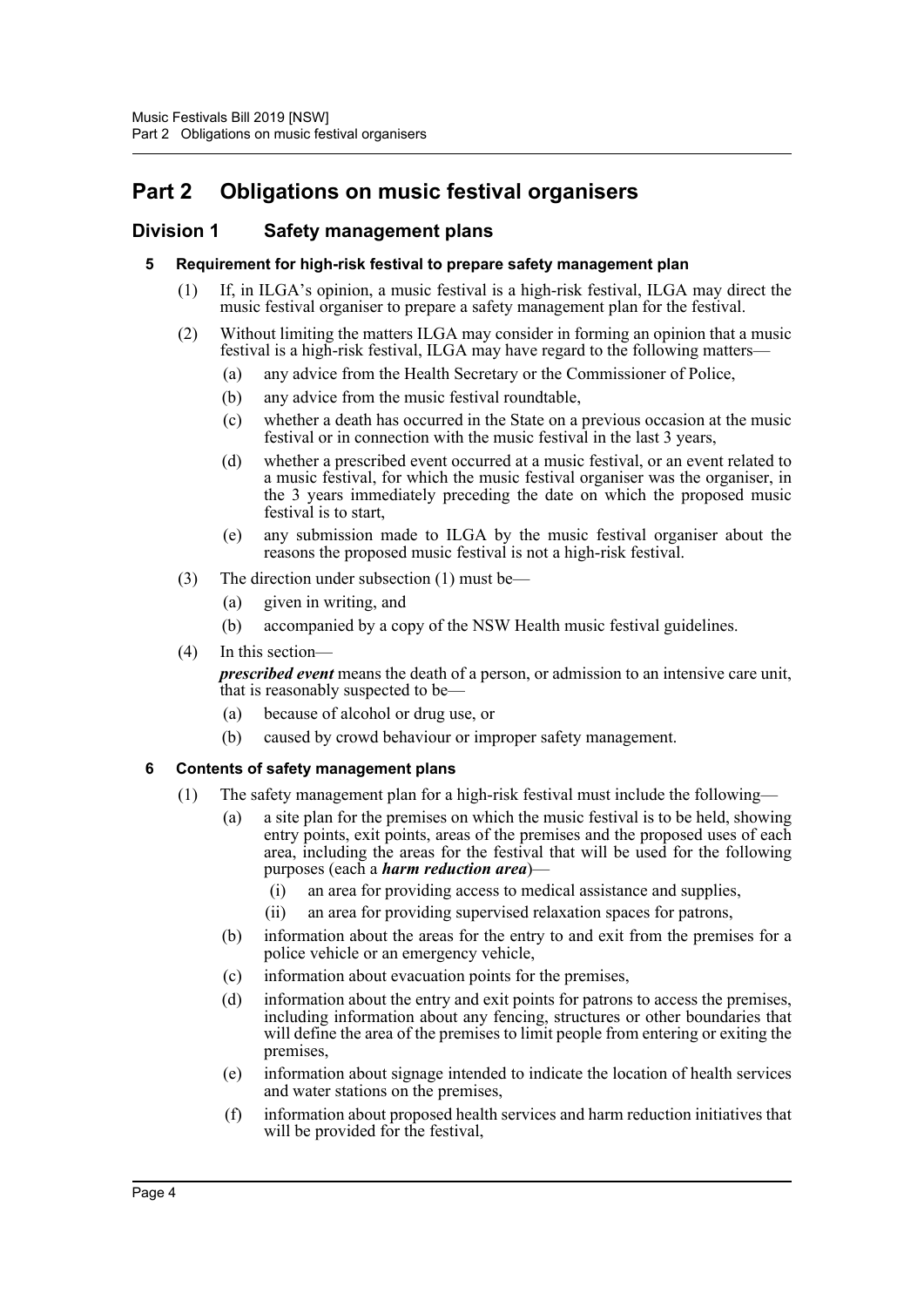- (g) information about how the health services and harm reduction initiatives to be provided at the festival are consistent with the NSW Health music festival guidelines,
- (h) information about the types of health services that will be provided at the festival and the number of persons who will be providing those health services,
- (i) information about proposed strategies to deal with the preservation of a crime scene on the premises.
- (j) any other information—
	- (i) ILGA considers appropriate for the premises or the music festival, or
	- (ii) required by the NSW Health music festival guidelines.
- (2) The music festival organiser must give ILGA the safety management plan for the high-risk festival for approval—
	- (a) at least 90 days before the festival is to be held, or
	- (b) within the shorter period decided by ILGA.
- (3) The music festival organiser must also, at least 14 days before the festival is to be held, give ILGA an addendum to the safety management plan that includes information about—
	- (a) the persons that will provide health services at the festival, and
	- (b) the qualifications and work experience of the persons engaged to provide the health services.
- (4) ILGA must, at least 14 days before the festival is to be held, decide to—
	- (a) approve the safety management plan, with or without changes, but only if ILGA is satisfied that the risks associated with the high-risk festival and the premises are suitably addressed by the plan, or
	- (b) refuse to approve the plan.

#### <span id="page-6-0"></span>**7 Offence for failure to have and comply with approved safety management plan**

A music festival organiser for a high-risk festival—

- (a) must not hold the festival unless there is an approved safety management plan for the festival, and
- (b) must ensure the way in which the festival is delivered complies with the approved safety management plan.

Maximum penalty—500 penalty units.

#### <span id="page-6-1"></span>**8 Requirement to keep approved safety management plan**

- (1) A music festival organiser for a high-risk festival must—
	- (a) keep a copy of the approved safety management plan on the premises on which the high-risk festival is being held, and
	- (b) ensure a copy of the plan is made available to a police officer, inspector, health officer or emergency services officer if requested.

Maximum penalty—100 penalty units.

(2) In this section—

*emergency services officer* means an officer of Fire and Rescue NSW or a member of a rural fire brigade.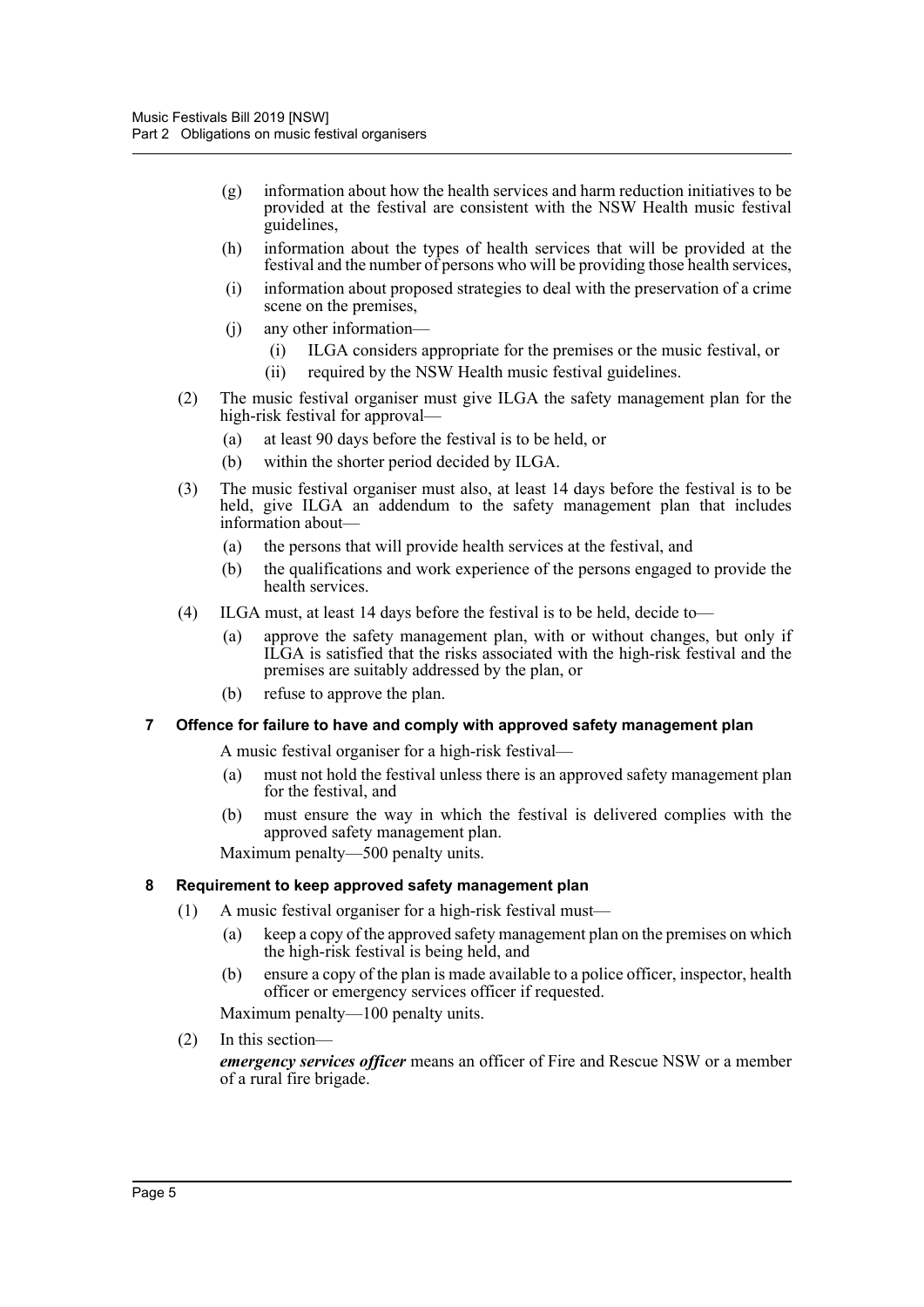#### <span id="page-7-0"></span>**9 Change to approved safety management plan**

- (1) A music festival organiser for a high-risk festival may give ILGA written notice of a proposed change to the approved safety management plan.
- (2) ILGA must advise the music festival organiser whether ILGA approves or rejects the proposed change.
- (3) The proposed change to the approved safety management plan does not take effect until it is approved by ILGA.

### <span id="page-7-1"></span>**Division 2 Other obligations**

#### <span id="page-7-2"></span>**10 Requirement to hold briefings for health service providers**

- (1) A music festival organiser for a high-risk festival must hold a briefing, in accordance with this section, with a person engaged by the organiser to provide health services at the festival if representatives of a prescribed entity request the briefing. Maximum penalty—100 penalty units.
- (2) The briefings may be held at the following intervals—
	- (a) at least 48 hours before the start of the high-risk festival,
	- (b) on the premises on which the festival is being held on the day the festival is due to start,
	- (c) within 21 days after the end of the festival.
- (3) The music festival organiser must, at least 7 days before the briefing, notify each prescribed entity of the date, time and location of the briefing.
- (4) A representative of a prescribed entity may attend the briefing.
- (5) In this section—

*prescribed entity* means the following—

- (a) ILGA,
- (b) NSW Police Force,
- (c) Fire and Rescue NSW,
- (d) NSW Rural Fire Service,
- (e) the Ministry of Health,
- (f) the council of the local government area in which the premises on which the high-risk festival is to be held are situated.

#### <span id="page-7-3"></span>**11 Incident register to be kept**

- (1) A music festival organiser for a high-risk festival must keep an incident register—
	- (a) in a form approved by ILGA, and
	- (b) in accordance with this section.

Maximum penalty—100 penalty units.

- (2) The incident register must record details of the following incidents that occur during the period beginning when the high-risk festival starts operating until 1 hour after the festival stops operating—
	- (a) an incident that results in the death of a patron of the festival,
	- (b) an incident that results in a patron of the festival requiring medical assistance as a result of intoxication,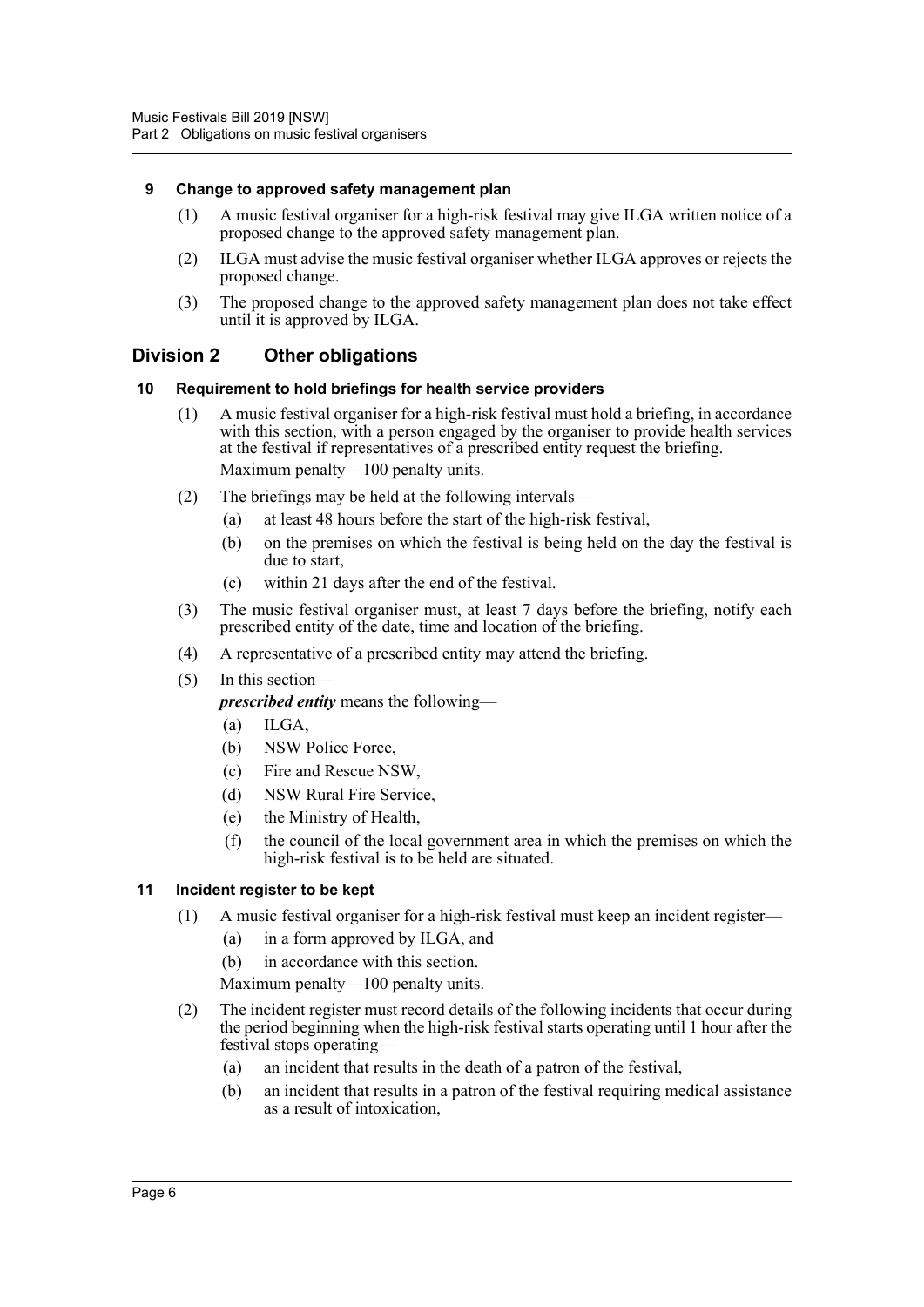- (c) an incident involving violence or anti-social behaviour occurring on the premises on which the festival is being held,
- (d) an incident of which the music festival organiser is aware that involves violence or anti-social behaviour occurring in the immediate vicinity of the premises and that involves a person who has recently left, or been refused admission to, the premises,
- (e) an incident, on the premises, of which the music festival organiser is aware, that involves the possession or use of a substance that the organiser reasonably suspects as being a prohibited plant or a prohibited drug, other than an incident that has been disclosed to a person engaged by the organiser to provide health services at the festival or to a health practitioner,
- (f) an incident that results in a person being turned out of the premises,
- (g) if the safety management plan prohibits minors on the premises or part of the premises—a minor being located on the premises or the part of the premises prohibited to minors.
- (3) The incident register must also record details of action taken in response to a recorded incident.
- (4) The music festival organiser must—
	- (a) make the incident register available for inspection by a police officer, inspector or health officer if requested to do so, and
	- (b) allow a police officer, inspector or health officer to take copies of the incident register or to remove the incident register from the premises, and
	- (c) ensure that the information recorded in an incident register is kept for at least 3 years from the day the record was made.

Maximum penalty—100 penalty units.

(5) In this section—

*health practitioner* has the same meaning as in the *Health Practitioner Regulation National Law (NSW)*.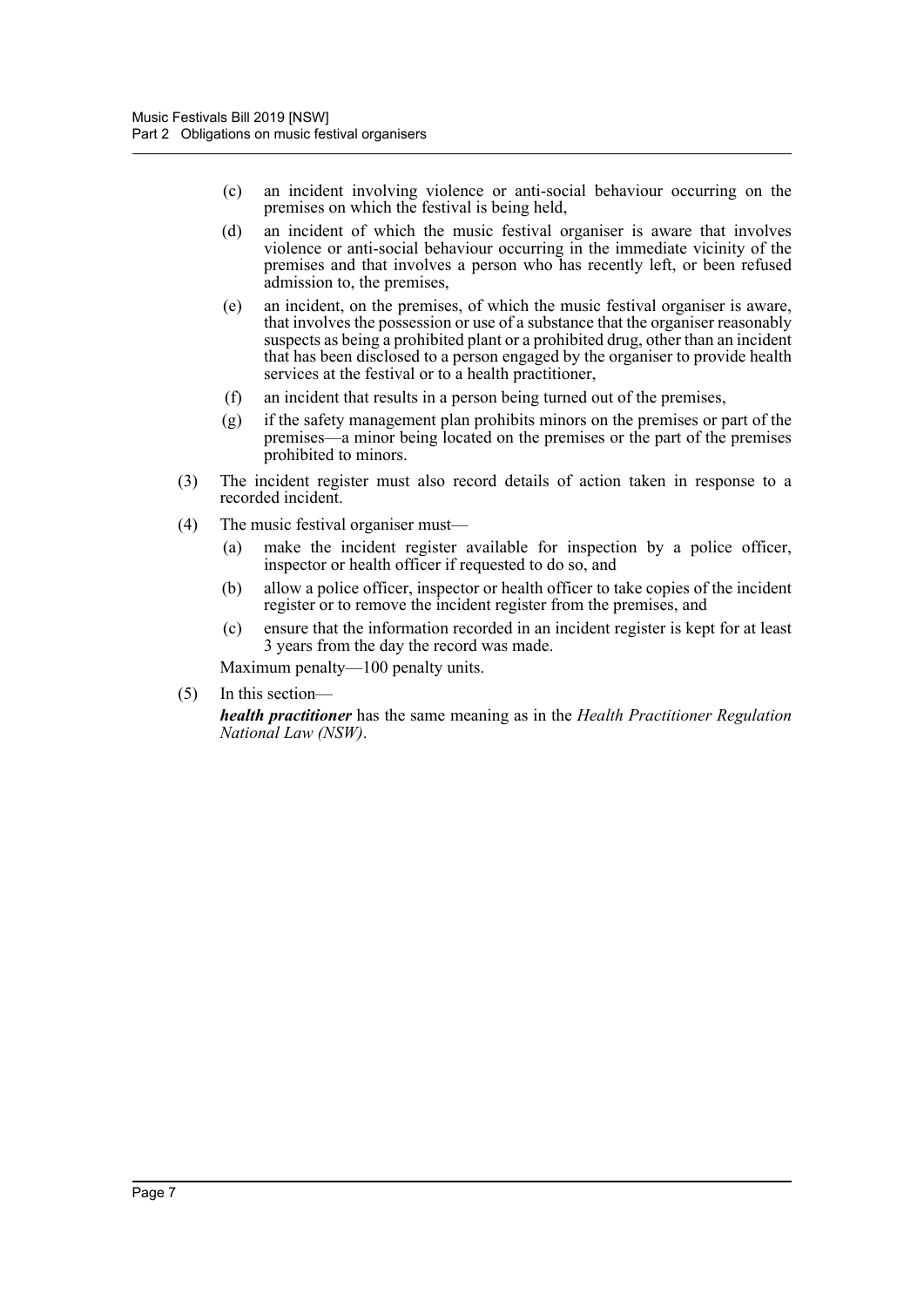# <span id="page-9-0"></span>**Part 3 Enforcement**

#### <span id="page-9-1"></span>**12 Enforcement of Act—gaming and liquor inspectors**

- (1) For the enforcement of this Act, this Act is taken to be gaming and liquor legislation for the purposes of the *Gaming and Liquor Administration Act 2007*.
- (2) Without limiting subsection (1), for the purposes of that subsection—
	- (a) inspectors may be appointed under section 20 of the *Gaming and Liquor Administration Act 2007* for the purposes of this Act as if this Act were gaming and liquor legislation, and
	- (b) an inspector appointed under section 20 of the *Gaming and Liquor Administration Act 2007* may exercise powers under that Act as if this Act were gaming and liquor legislation, and
	- (c) proceedings for an offence against this Act may be taken under section 45 of the *Gaming and Liquor Administration Act 2007*, and
	- (d) section 46 of the *Gaming and Liquor Administration Act 2007* applies as if an offence under section 8 of this Act were a penalty notice offence under that Act for which the amount payable under a penalty notice is 10 penalty units.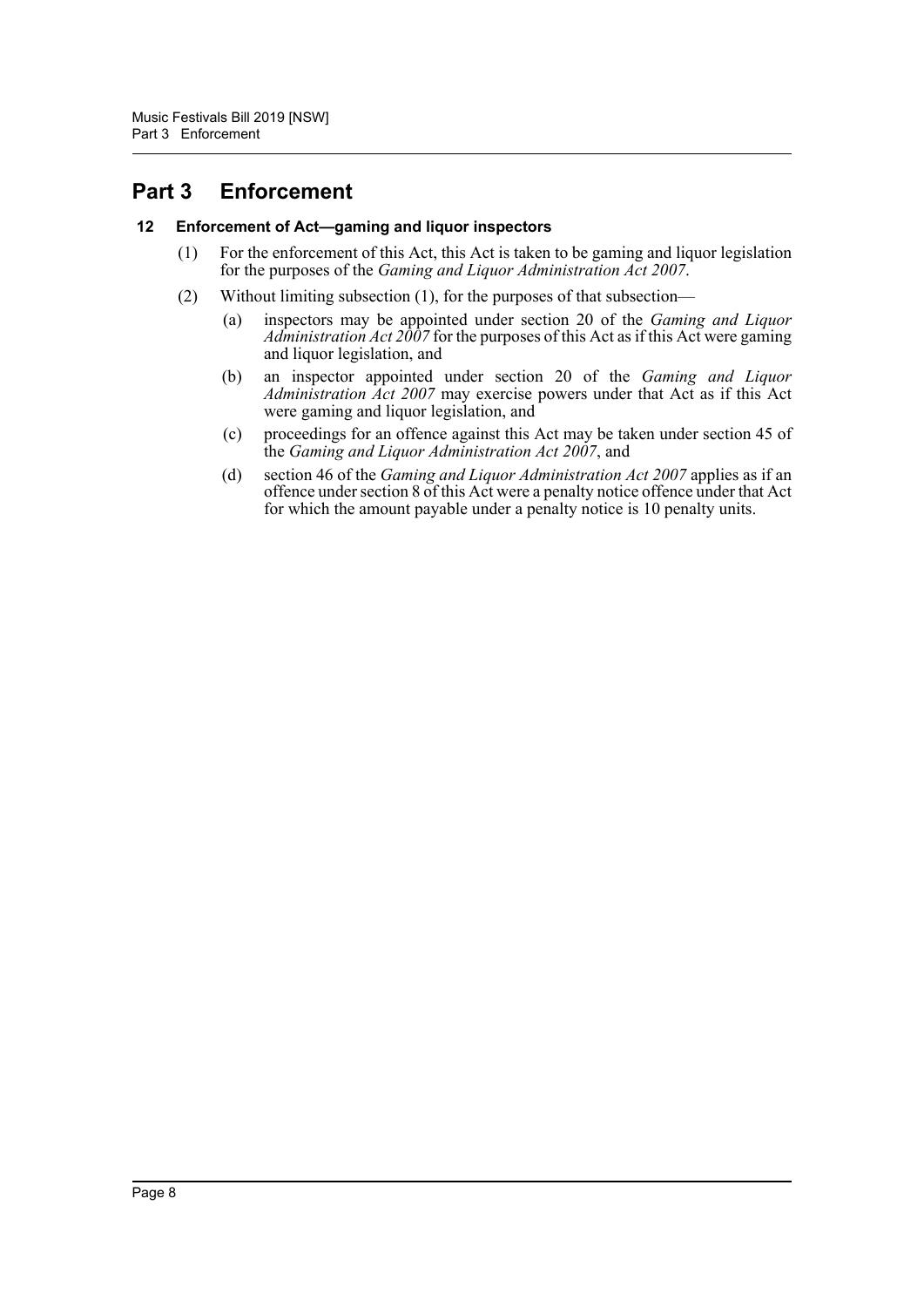# <span id="page-10-0"></span>**Part 4 Music festival roundtable**

## <span id="page-10-1"></span>**Division 1 Establishment, functions and membership**

### <span id="page-10-2"></span>**13 Minister must establish music festival roundtable**

The Minister must establish a music festival roundtable.

#### <span id="page-10-3"></span>**14 Functions of music festival roundtable**

- The functions of the music festival roundtable are—
- (a) to support the growth of the music festival industry in the State, and
- (b) to support the safety of patrons of music festivals by—
	- (i) conducting reviews of regulatory schemes that are relevant to music festivals, and
	- (ii) providing advice to government and industry about best practice in relation to the safe operation of music festivals, and
- (c) to conduct reviews of legislation, reports, advice and other matters that are relevant to the operation of music festivals, and
- (d) to address any unforeseen consequences from the enactment of this Act.

#### <span id="page-10-4"></span>**15 Membership of music festival roundtable**

The members of the music festival roundtable are—

- (a) 10 members chosen by the Minister to represent the Government including, for example, members chosen to represent the following—
	- (i) the Department of Premier and Cabinet,
	- (ii) the Ministry of Health,
	- (iii) Ambulance Service of NSW,
	- (iv) the NSW Police Force,
	- (v) Liquor and Gaming NSW,
	- (vi) the Department of Planning, Industry and Environment,
	- (vii) Transport for NSW,
	- (viii) Destination NSW,
	- (ix) Create NSW, and
- (b) 10 industry representatives, being—
	- (i) 4 members nominated by the Australian Festival Association, and
	- (ii) 1 member nominated by APRA AMCOS, and
	- (iii) 1 member nominated by MusicNSW, and
	- (iv) 1 member nominated by Live Performance Australia, and
	- (v) 1 member nominated by Local Government NSW, and
	- (vi) 1 member nominated by the Australian Recording Industry Association (ARIA), and
	- (vii) 1 member nominated by Unions NSW.

### <span id="page-10-5"></span>**Division 2 Operation of music festival roundtable**

#### <span id="page-10-6"></span>**16 Co-chairs of music festival roundtable**

The music festival roundtable is to be co-chaired by—

(a) a member referred to in section 15(a) chosen by the Minister, and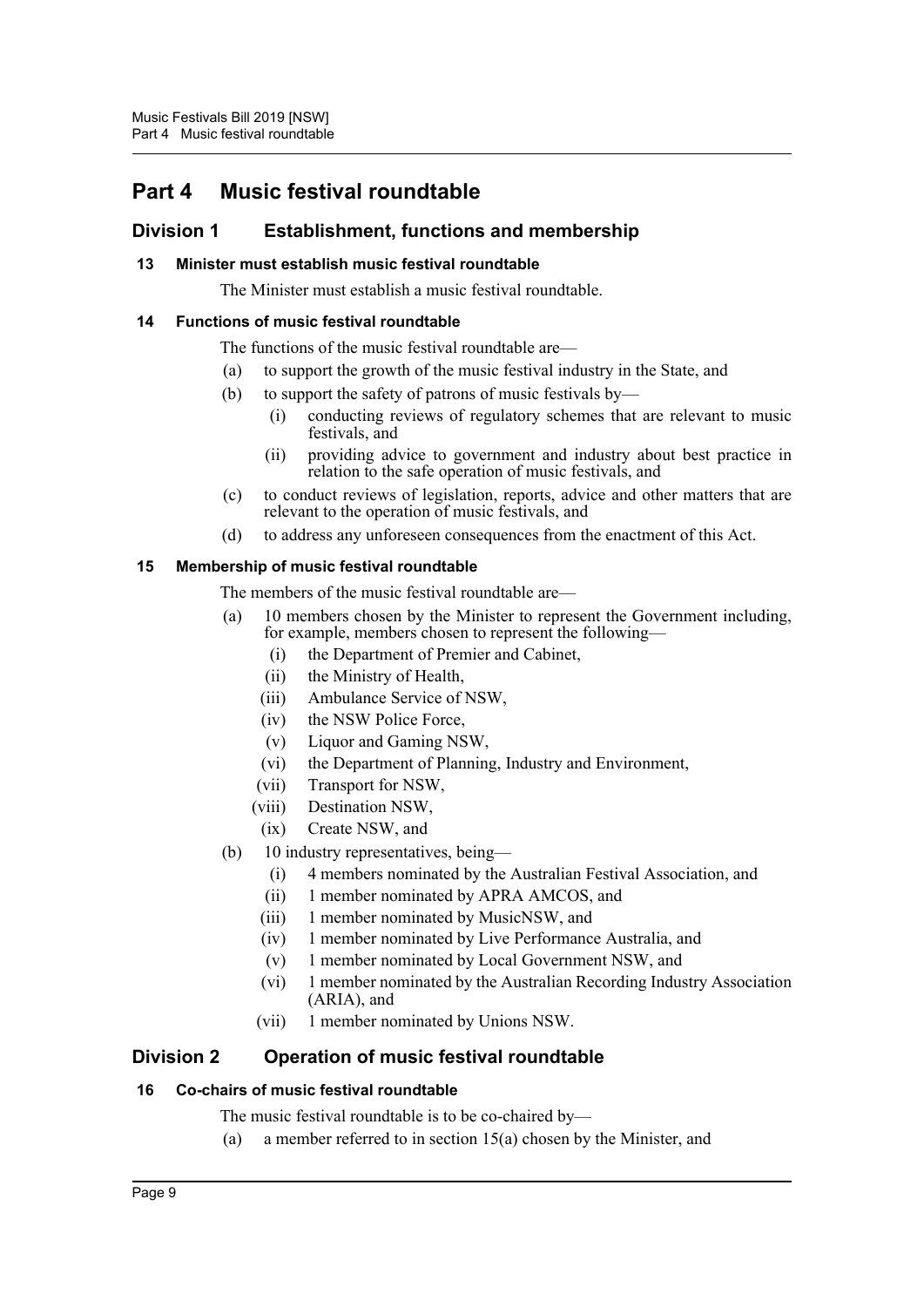(b) a member referred to in section 15(b) chosen by the industry representatives referred to in that paragraph.

### <span id="page-11-0"></span>**17 Meetings**

- (1) The music festival roundtable is to meet—
	- (a) in March and August in each year, and
	- (b) on at least 2 other occasions in each year.
- (2) At least 1 meeting of the music festival roundtable in a year is to be held at a music festival site.

#### <span id="page-11-1"></span>**18 Reporting**

- (1) The music festival roundtable must, within 4 months after 30 June in each year—
	- (a) prepare a report on the activities of the roundtable during the year ended on that 30 June, and
	- (b) give the report to the Minister.
- (2) The Minister must ensure a copy of the report is—
	- (a) published on an appropriate government website, and
	- (b) tabled in each House of Parliament within 1 month after receiving it.

#### <span id="page-11-2"></span>**19 Review of operation of Act**

- (1) The music festival roundtable is to review the operation of this Act in relation to music festivals held between the commencement of this Act and 30 April 2020.
- (2) The review is to be undertaken as soon as practicable after 30 April 2020.
- (3) A report on the outcome of the review is to be tabled in each House of Parliament by 30 June 2020.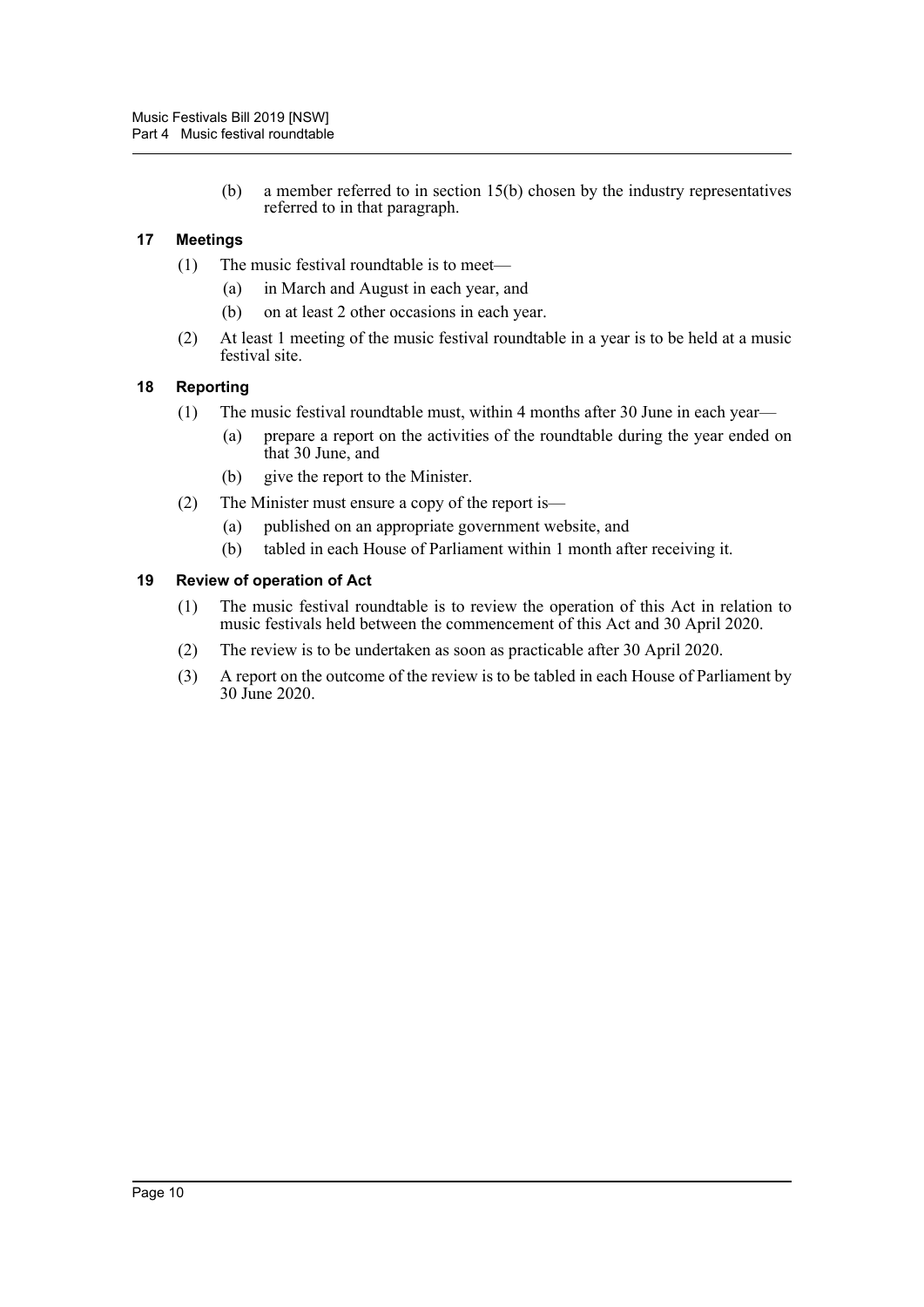# <span id="page-12-0"></span>**Part 5 Miscellaneous**

### <span id="page-12-1"></span>**20 Review of objectives of Act**

- (1) The Minister is to review this Act to determine whether—
	- (a) the policy objectives of the Act remain valid, and
	- (b) the terms of the Act remain appropriate for securing the objectives.
- (2) The review is to be undertaken as soon as practicable after the period of 5 years from the commencement of this Act.
- (3) A report on the outcome of the review is to be tabled in each House of Parliament within 12 months after the end of the period of 5 years.

#### <span id="page-12-2"></span>**21 Regulations**

The Governor may make regulations, not inconsistent with this Act, for or with respect to any matter that by this Act is required or permitted to be prescribed or that is necessary or convenient to be prescribed for carrying out or giving effect to this Act.